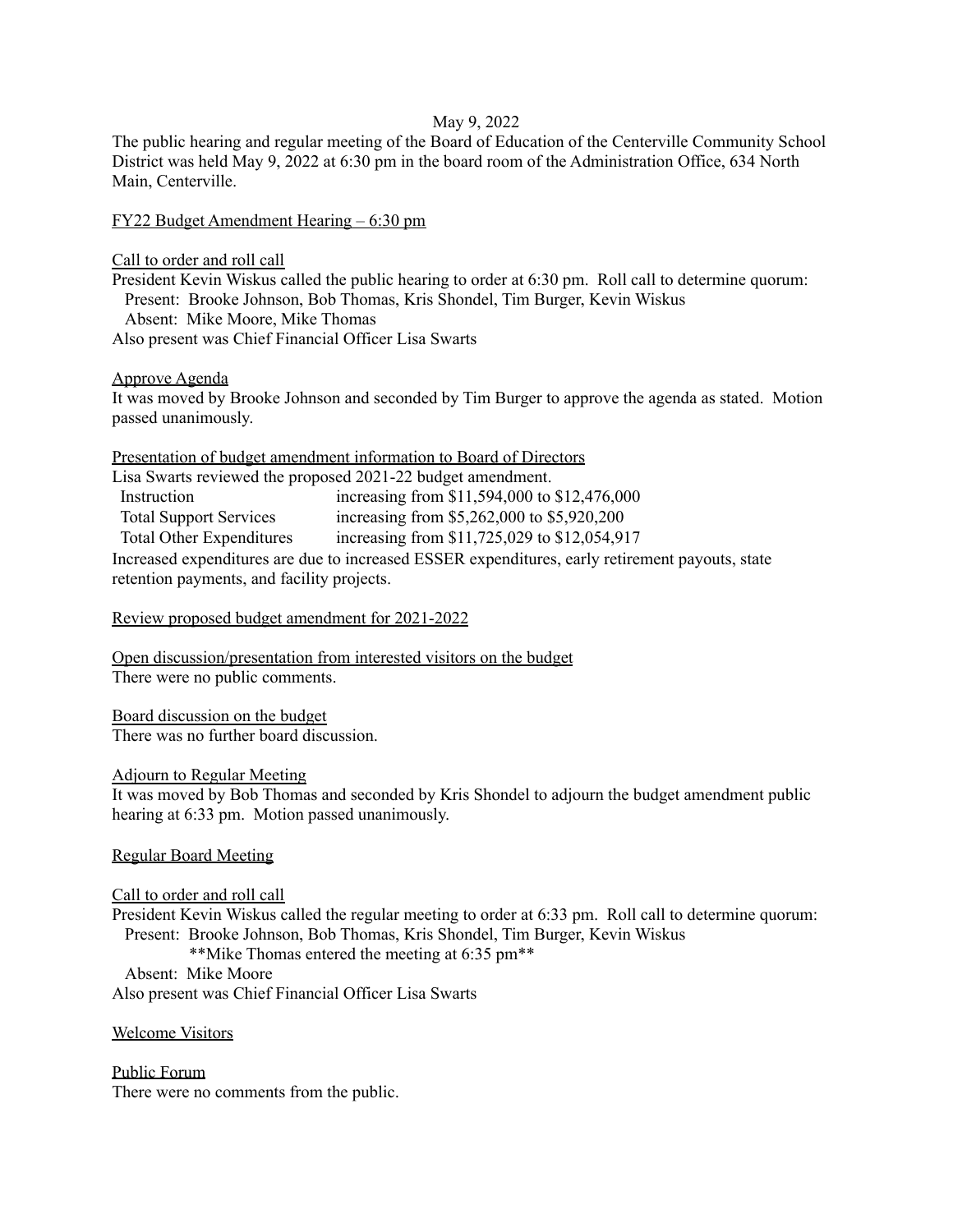### Approve agenda

It was moved by Bob Thomas and seconded by Brooke Johnson to approve the agenda as stated. Motion passed unanimously.

## Approve minutes of previous meetings

It was moved by Tim Burger and seconded by Brooke Johnson to approve the April 25, 2022 minutes as stated. Motion passed unanimously.

## Old Business

There were no old business items.

## New Business

# Consideration of sealed bids opened and reviewed by the Superintendent of Schools, Secretary of the Board, and the Municipal Advisor

Matt Gillaspie from Piper Sandler was present for the meeting to review the sealed bond bids opened earlier in the day. Bidders were Iowa Trust and Savings Bank and Farmers Bank of Northern Missouri. He reported that Iowa Trust and Savings Bank was the better bid and reviewed the packet with the board.

Resolution Directing the Sale of Not to Exceed \$2,000,000 General Obligation Bonds, Series 2022 It was moved by Brooke Johnson and seconded by Bob Thomas to adopt the Resolution Directing the Sale of \$2,000,000 General Obligation School Bonds, Series 2022 as stated. Roll call vote:

Ayes: Brooke Johnson, Mike Thomas, Bob Thomas, Kris Shondel, Tim Burger, Kevin Wiskus Nays: None

Motion passed unanimously.

# Approve Engagement Letter with Ahlers Cooney

It was moved by Brooke Johnson and seconded by Tim Burger to approve the Engagement Letter with Ahlers & Cooney as stated. Motion passed unanimously.

# Approve and Certify FY22 Budget Amendment. Roll Call.

It was moved by Brooke Johnson and seconded by Tim Burger to approve and certify the 2021-2022 budget amendment as published.

Roll call vote:

Ayes: Brooke Johnson, Mike Thomas, Bob Thomas, Kris Shondel, Tim Burger, Kevin Wiskus Nays: None

Motion passed unanimously.

# Approve DeVries Counseling and Consulting MOU's

It was moved by Bob Thomas and seconded by Brooke Johnson to approve the Summer 2022 and Fall 2022 – Spring 2023 counseling and consulting MOU's as presented. Motion passed unanimously.

#### Approve 2022 Summer Projects

It was moved by Bob Thomas and seconded by Tim Burger to approve the 2022 Summer projects as presented. Motion passed unanimously.

Kevin Wiskus gave the finance committee's recommendation that the remaining balance of the year's maintenance budget be limited to 25% going toward in-school projects so that 75% can be reserved for possible extra high school addition costs.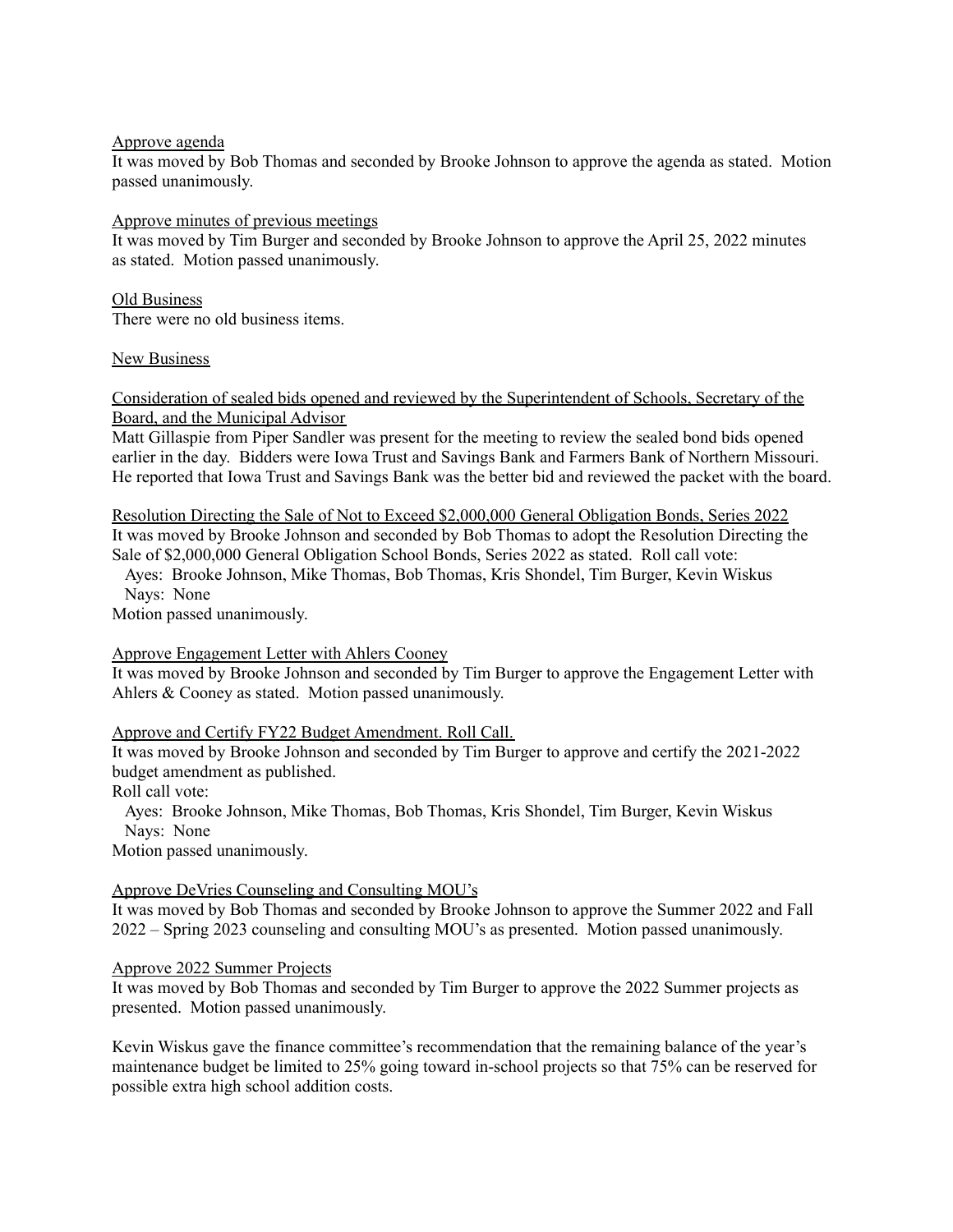Approve List of Graduating Seniors

It was moved by Bob Thomas and seconded by Brooke Johnson to approve the list of graduating seniors as presented. Motion passed unanimously.

Approve Personnel Business Procedures

## Resignations

It was moved by Bob Thomas and seconded by Kris Shondel to accept the resignations:

1. Gavin Boughner – Resigning from custodian at Lakeview effective April 29, 2022.

- 2. Justice Opperman Resigning from Sp. Ed. Aide Specific at Lakeview effective May 10, 2022.
- 3. Luann Eakins Retiring from Counselor at CHS effective at the end of the 2021-22 contract year.

4. Tracie Valentine – Resigning from Secondary Business Teacher, FBLA advisor, and District Lead

Teacher effective after June 2, 2022.

Motion passed unanimously.

It was moved by Tim Burger and seconded by Kris Shondel to accept the resignation:

1. Matt Johnson – Resigning from Principal at CHS effective June 30, 2022.

Motion passed unanimously with Brooke Johnson abstaining.

## Transfers

It was a consensus to table the action on transfers until the next meeting.

It was moved by Brooke Johnson and Tim Burger to approve all other personnel items: Employment/Contracts

1. Ryan Hodges – JV Baseball Coach, Step 1, \$2,365.15 Sports Officials – as listed Lane Change Kylie Barber – BA Step 3 \$42,915 to BA+24 Step 3 \$45,537 Sonja Carson – BA+24 Step 19 \$62,052 to MA Step 16 \$63,892 Motion passed unanimously.

#### Superintendent Report

Mr. Rubel was not present. Lisa Swarts presented the board with certificates for Board Member Recognition month and thanked them for their service.

#### Committee Reports

Facilities Committee – already reported on summer projects Finance Committee – discussion centered on borrowing schedule for the remaining SAVE bond issuance. A consensus was to go with selection C.

\*Mike Thomas left the meeting at 7:19 and returned at 7:20.

#### Financial Reports

It was moved by Bob Thomas and seconded by Tim Burger to approve all prepaids, list of bills, financial reports, and pay per diem as presented. Motion passed unanimously.

#### Board Member Takeaways

Items from board member takeaways were; hiring timeline of key people in the district, full-time versus part-time employees, bonding information, debt schedules, work sessions.

# Adjourn